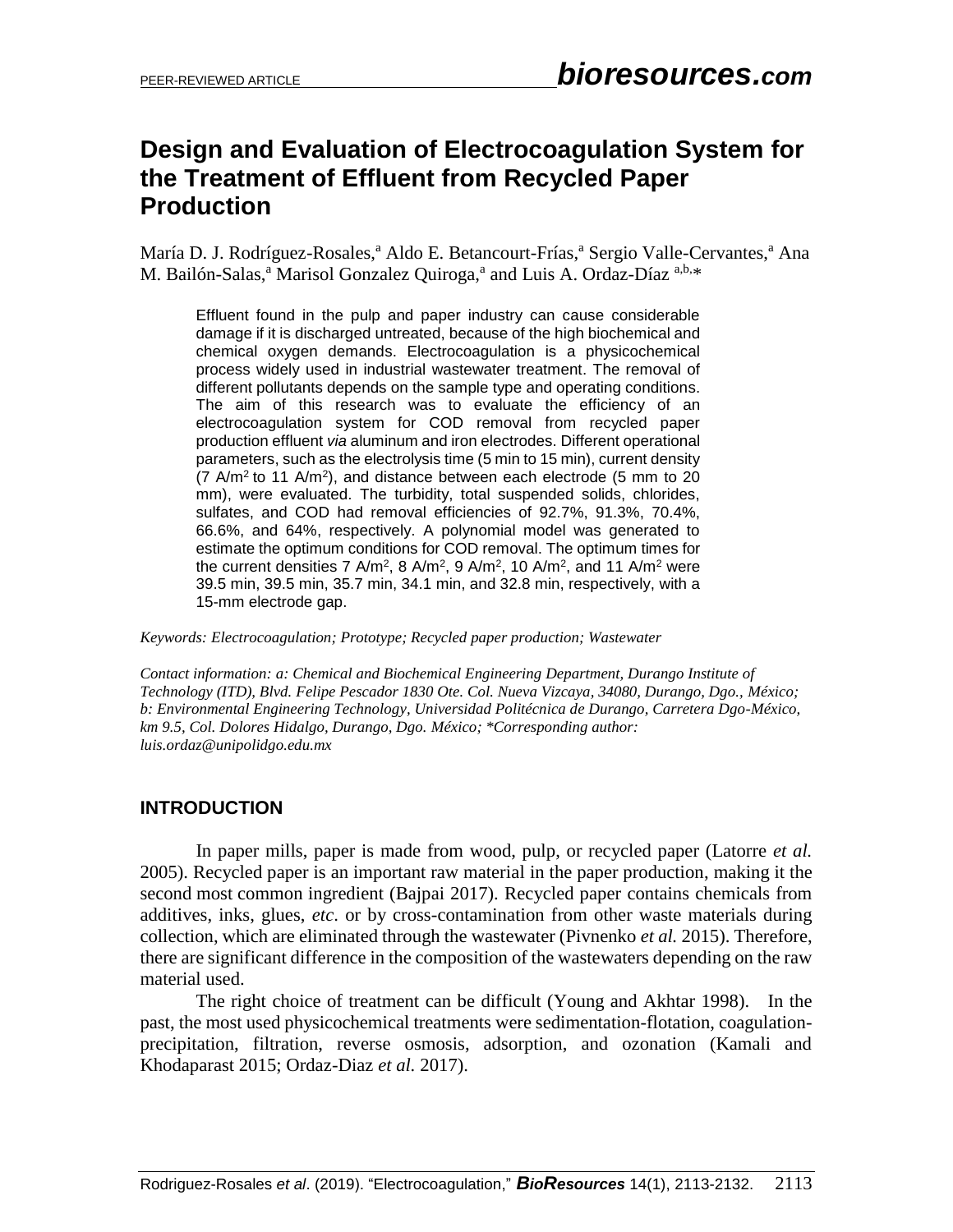Soloman *et al.* (2009) mentioned that electrochemical methods are more technically and economically feasible for a large-scale operation compared with other physicochemical treatment techniques. The cost of chemical coagulation has been found to be 3.2 times as high as the operating cost of electrocoagulation (Kobya *et al.* 2007).

Electrocoagulation is more effective when dealing with high molecular weight dissolved organic matter than with low molecular weight compounds (Lewis *et al.* 2013). Furthermore, electrocoagulation does not require the addition of reagents, which can save on operational and environmental costs (Khansorthong and Hunsom 2009). Aluminum and iron electrodes release  $Al^{+3}$  and  $Fe^{+2}$  ions, respectively, which promotes coagulation and flotation/precipitation (Fu and Wang 2011).

Aluminum anode, produces the cationic monomeric species according to the following reactions (Modirshahla *et al.* 2007):

$$
Al \leftrightharpoons Al^{3+}{}_{(aq)} + 3e^{-} \tag{1}
$$

$$
Al^{3+}{}_{(ac)} + 3H_2O \rightleftharpoons Al(OH)_{3} + 3H^{+}
$$
 (2)

$$
n \text{ Al } (\text{OH})_3 \rightarrow \text{Al}_n \text{ (OH)}_{3n} \tag{3}
$$

When the  $Fe^{2+}$  is dissolved in wastewater by Fe oxidation at the anode, the following reaction is carried out (Daneshvar *et al*. 2003; Zodi *et al.* 2009),

$$
\text{Fe} \rightarrow \text{Fe}^{2+} + 2\text{e}^{\cdot} \tag{4}
$$

And the hydroxide ion and  $H_2$  gas are generated at the cathode:

$$
2H_2O + 2e^- \rightarrow 2OH^- + H_{2(g)}
$$
\n<sup>(5)</sup>

The production of hydroxide causes an increase in pH during electrolysis, and the formation of insoluble  $Fe(OH)_2$  favors the coagulant precipitation (Brillas and Martínez-Huitle 2015).

Simultaneous application of Al-Fe anode has been successfully employed in textile wastewater (Ghanbari *et al.* 2014a) and for nitrate removal (Ghanbari *et al.* 2014b). Aluminum and iron compared with other ions, favors the coagulation process with lower coagulant concentration (Garcia-Segura *et al.* 2017).

Electrocoagulation has been employed previously in the treatment of paper industry wastewaters from the pulping of wood fibers (Sharma *et al.* 2014; Asaithambi 2016; Buchanan 2017; Chen *et al.* 2017) and from recycled fibers (Behrooz *et al.* 2011; Izadi *et al.* 2018).

The removal of different pollutants with these methods is strongly dependent on the operational conditions (Kamali and Khodaparast 2015) and sample type (Al-Shannag *et al.* 2012). Hart *et al.* (2012) note that models are used to make predictions and explain phenomena under different conditions. Hence, it is very important to estimate the optimum conditions for COD removal on recycled paper production effluent owing there is no studies have reported.

The aim of this work was to evaluate the efficiency of an electrocoagulation prototype process for the internal treatment of wastewater from the recycled papermaking process via aluminum and iron electrodes. Electrode gaps, current density, and reaction times on the COD removal efficiencies were studied to determine the optimum process conditions. To estimate the optimum conditions for COD removal, a predictive model was generated.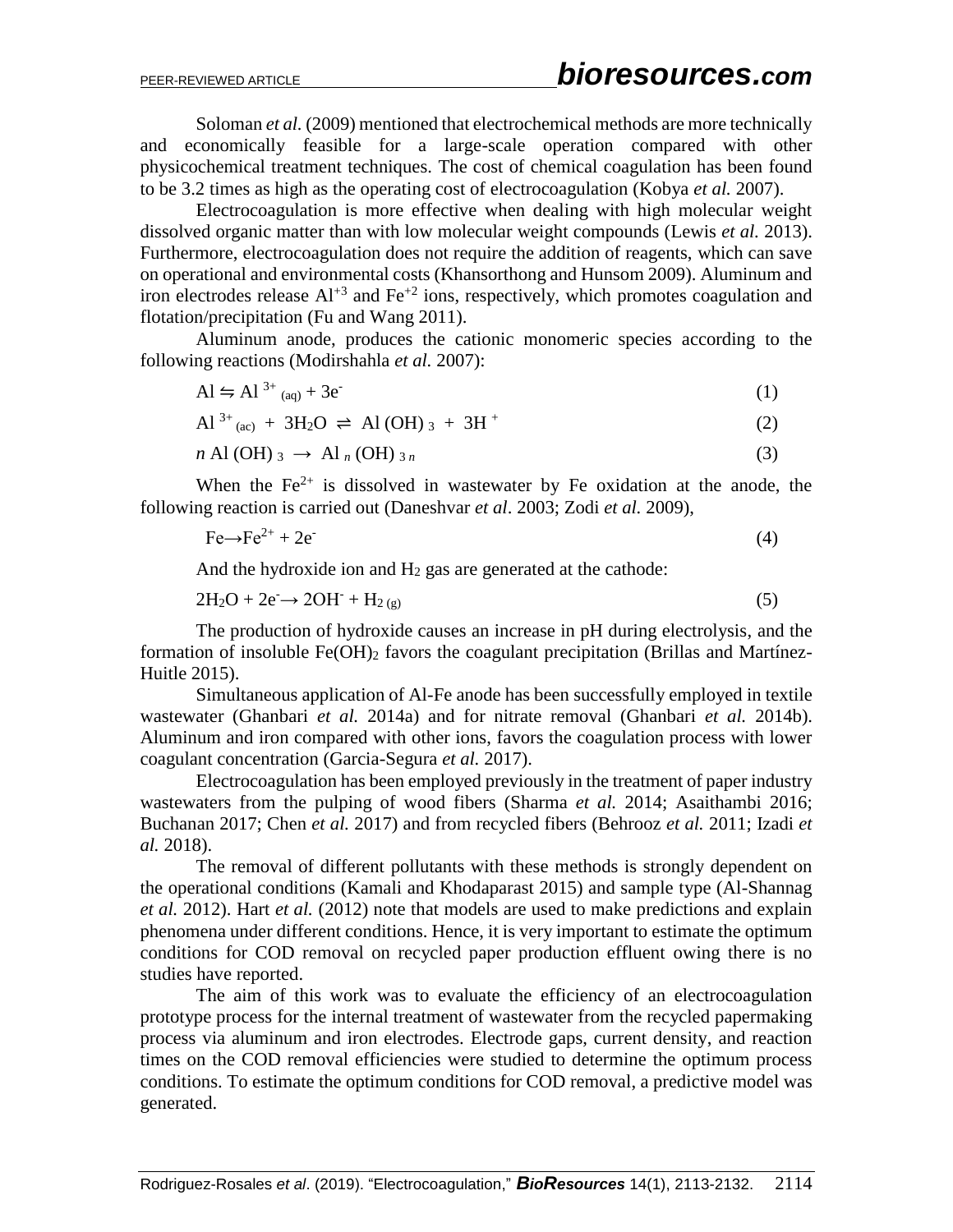### **EXPERIMENTAL**

### **Electrocoagulation System Design, Construction, and Operation**

The electrocoagulation system was a BATCH-type reactor (2-L capacity). It consisted of 10 electrolytic cells, and the electrodes were square with a rectangular flange. The dimensions of the electrodes are given in Fig. 1. The electrodes had a thickness of 5 mm. The cathode was made of aluminum and iron oxide. The cells consisted of four areas: sedimentation, flotation, reaction, and circulation (Fig. 1b). The electrodes were arranged in parallel (10-mm spacing) to lower the potential difference between the electrodes (Groterud and Smoczyński 1986), and they were connected in series. All of the anodes were connected at a single point, and all of the cathodes were connected at another point (Fig. 1c). The reaction area was where the electrical transfer between the electrodes and solution occurred. The sedimentation area allowed flocs to precipitate and accumulate without clogging the reaction area. Bubbling occurred in the circulation area and caused water circulation between the electrodes. The reactor consisted of 10 electrodes in total, where five were aluminum and five were iron (Fig. 1c).



**Fig. 1.** a) Electrode dimensions; b) cell areas: reaction, sedimentation, flotation, and circulation; and c) electrode distribution inside of the reactor and configuration

Laboratory-scale experiments were conducted with a rectangular vessel using a laboratory direct current (DC) power supply (TEKTRONIX PS280, Oregon, USA). All of the experiments were performed at room temperature  $(20 °C)$  (Katal and Pahlavanzadeh) 2011). The duration of electrolysis was up to 15 min. A multimeter (M1750, Elenco, IL, USA), non-conductive material cell (acrylic), and Cayman cables were used.

### **Sampling and Electrocoagulation Experiments**

The samples were collected before their arrival at the wastewater treatment plant for recycled paper production located in northern Mexico. The samples were stored at 4 °C before use. The initial characterization is presented in Table 1.

To evaluate the electrocoagulation efficiency, the experiment was conducted with the electrocoagulation prototype. The water volume was 2 L and the tests were done at room temperature. The electrode gaps were 5 mm, 10 mm, and 20 mm, the current densities were 7 A/m<sup>2</sup>, 8 A/m<sup>2</sup>, 9 A/m<sup>2</sup>, 10 A/m<sup>2</sup>, and 11 A/m<sup>2</sup>, and the reaction times were 5 min, 8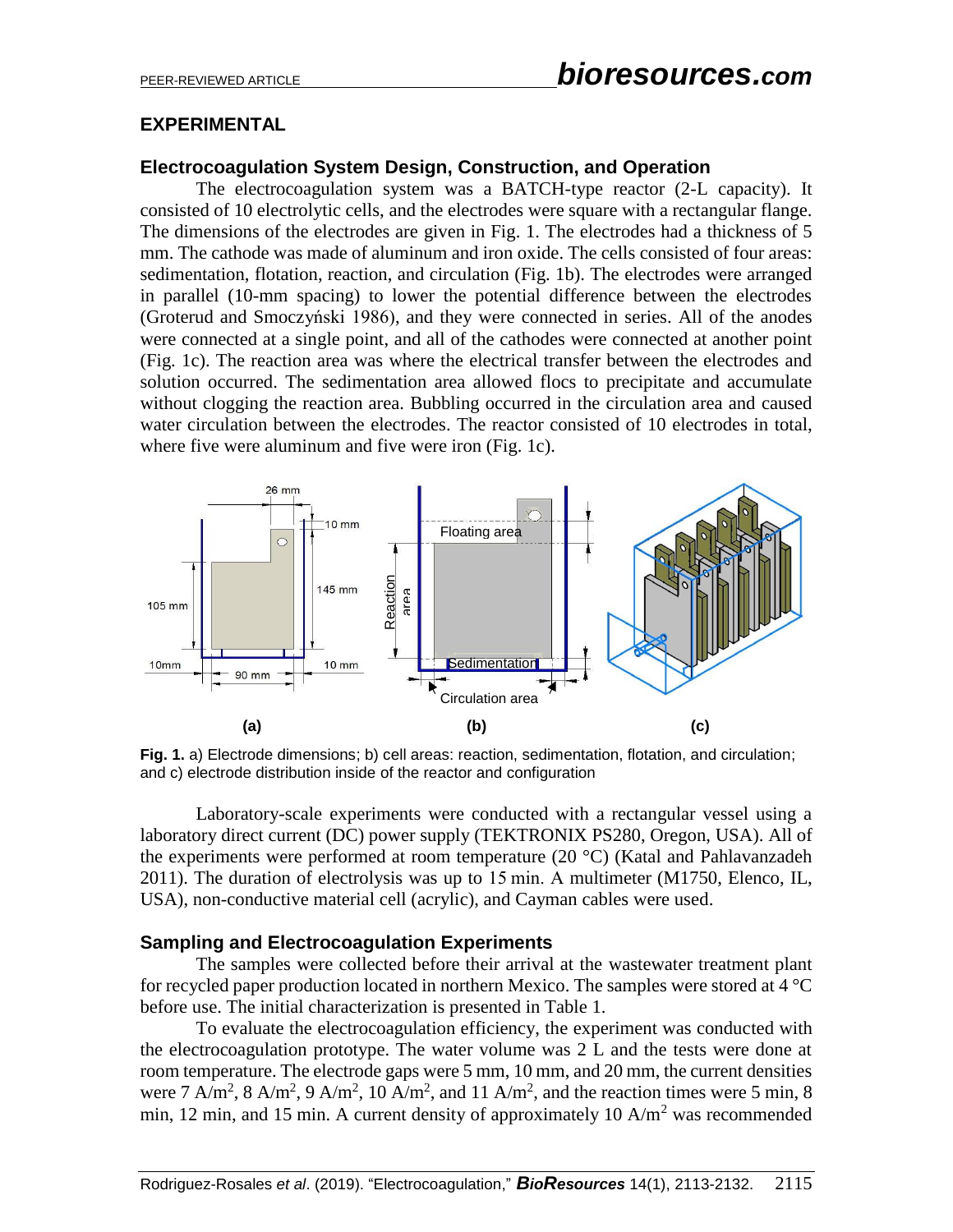by Pouet *et al.* (1991). After the different reaction times, the samples were allowed to settle for 60 min.

| Parameter                                          | Value                                         |  |  |
|----------------------------------------------------|-----------------------------------------------|--|--|
| pН                                                 | $7.95 \pm 0.13$                               |  |  |
| Conductivity (µS/cm)                               | $2022 \pm 14$                                 |  |  |
| Chlorides (mg/L)                                   | $77 \pm 5.5$                                  |  |  |
| Hardness as CaCO <sub>3</sub> (mg/L)               | $451 \pm 15$                                  |  |  |
| Alkalinity (mg/L)                                  | $790 \pm 20$                                  |  |  |
| Sulfates (mg/L)                                    | $232 \pm 15$                                  |  |  |
| Turbidity (NTU)                                    | $26.7 \pm 2.9$                                |  |  |
| TSS (mg/L)                                         | $247 \pm 12$                                  |  |  |
| COD (mg/L)                                         | $4441.8 \pm 10$                               |  |  |
| $\pi$ $\cap$<br>tatal access as deal as Balai. OOD | ورصاحهم والمستحدث والمستنفر والمستحدث والمالي |  |  |

#### **Table 1.** Physicochemical Characterization of the Samples

TSS – total suspended solids; COD – chemical oxygen demand

#### **Methods**

#### *Analytical methods*

In the initial and final characterizations, the following parameters were measured. The electrical conductivity (EC) and pH were determined *in situ* with an HQ40d Portable device (HACH, Loveland, CO, USA). The total suspended solids (TSS) were analyzed gravimetrically. The chemical oxygen demand (COD) was measured using the closed reflux (colorimetric) method described in section 5220-D of APHA (2005), and the turbidity was determined *via* a spectrophotometric method that analyzed the water and wastewater (Rice *et al.* 2012). The total hardness as CaCO<sub>3</sub>, alkalinity, and chloride content were measured *via* the volumetric method (Adams 2017). Using a photometer (HI83225, HANNA Instruments Inc., Woonsocket, RI, USA), the sulfate levels were determined.

#### *Statistical analysis*

During the tests, three factors were studied: the electrode gap, current density, and reaction time. A general full factorial design with different levels was used. The data analysis was performed using Statistica 7 software (StatSoft Inc., Oklahoma City, OK, USA). For modelling and optimization of the parameters, 60 runs were considered, and each experimental condition was evaluated in duplicate.

### **RESULTS AND DISCUSSION**

### **Parameter Removal**

For the electrode gaps of 5 mm, 10 mm, and 20 mm, the maximum turbidity removals were 92.7%, 89.5%, and 91.8%, respectively (Fig. A1 in the Appendix). At 20 mm of electrode gap and a reaction time of 5 min it was possible to reach 90% removal. In the study by Behrooz *et al.* (2011) it took twice as long to achieve similar results. Camcioglu *et al.* (2017) studied wastewater from wood fibers, where the maximum turbidity removal of more than 99% was achieved with twice electrolysis time.

For the electrode gaps of 5 mm, 10 mm, and 20 mm, the maximum removals of TSS were 66.7% (Fig. A2a), 91.3% (Fig. A2b), and 89.3% (Fig. A2b), respectively. These results reveal that this study was better, due to the fact that less reaction time is required. For example, Camcioglu *et al.* (2017), using an EC-Fe system, predicted 70% of the TSS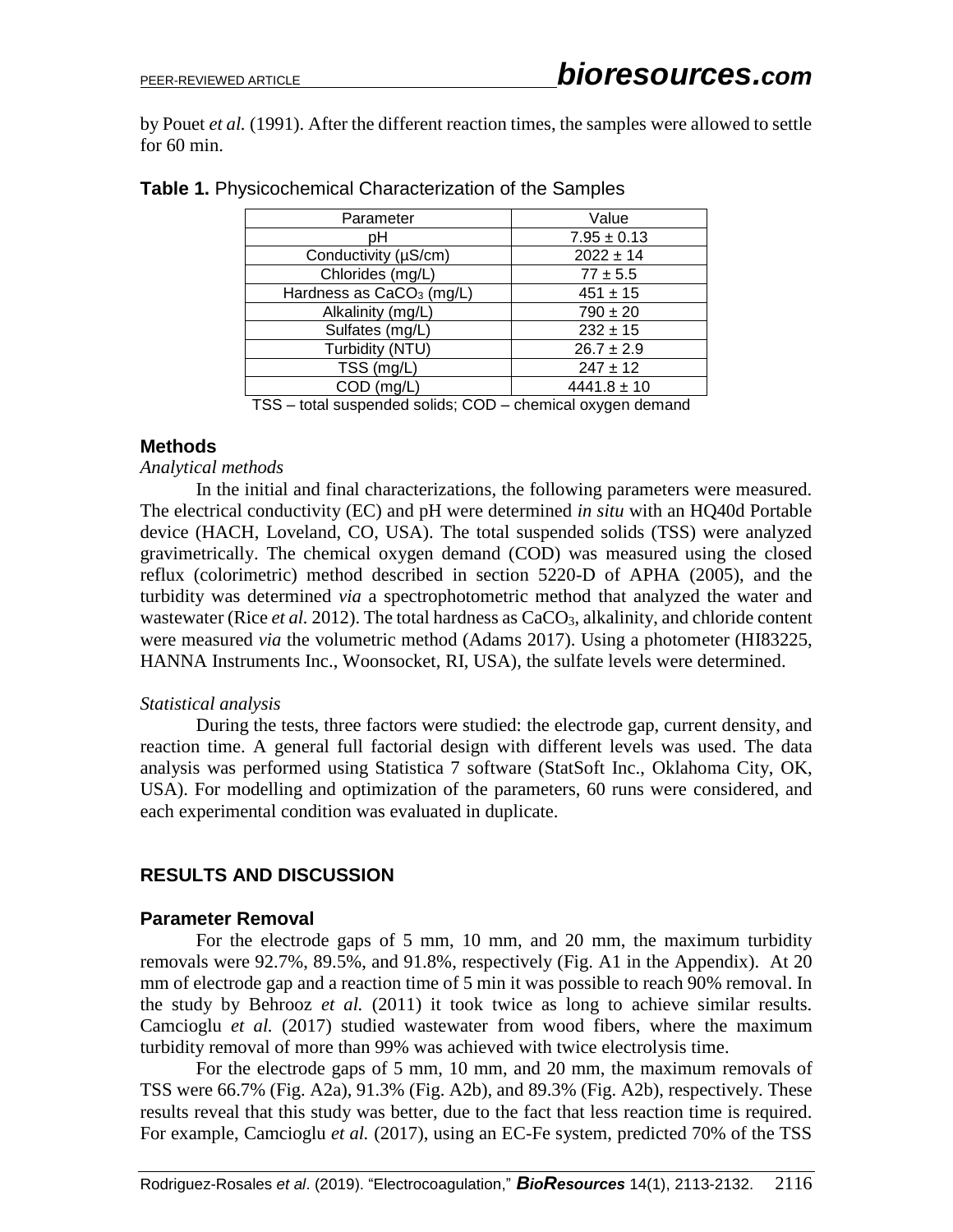would be removed after 25 min to 35 min of electrolysis. Jaafarzadeh *et al.* (2016) revealed that a TSS removal efficiency of 100% was obtained, and optimized the process *via* a statistical model. Uğurlu *et al.* (2008) used Fe electrodes and achieved a TSS removal efficiency of 77%.



**Fig. 2.** 3D contour plot of the COD removals: (a) current density *vs.* electrode gap and (b) time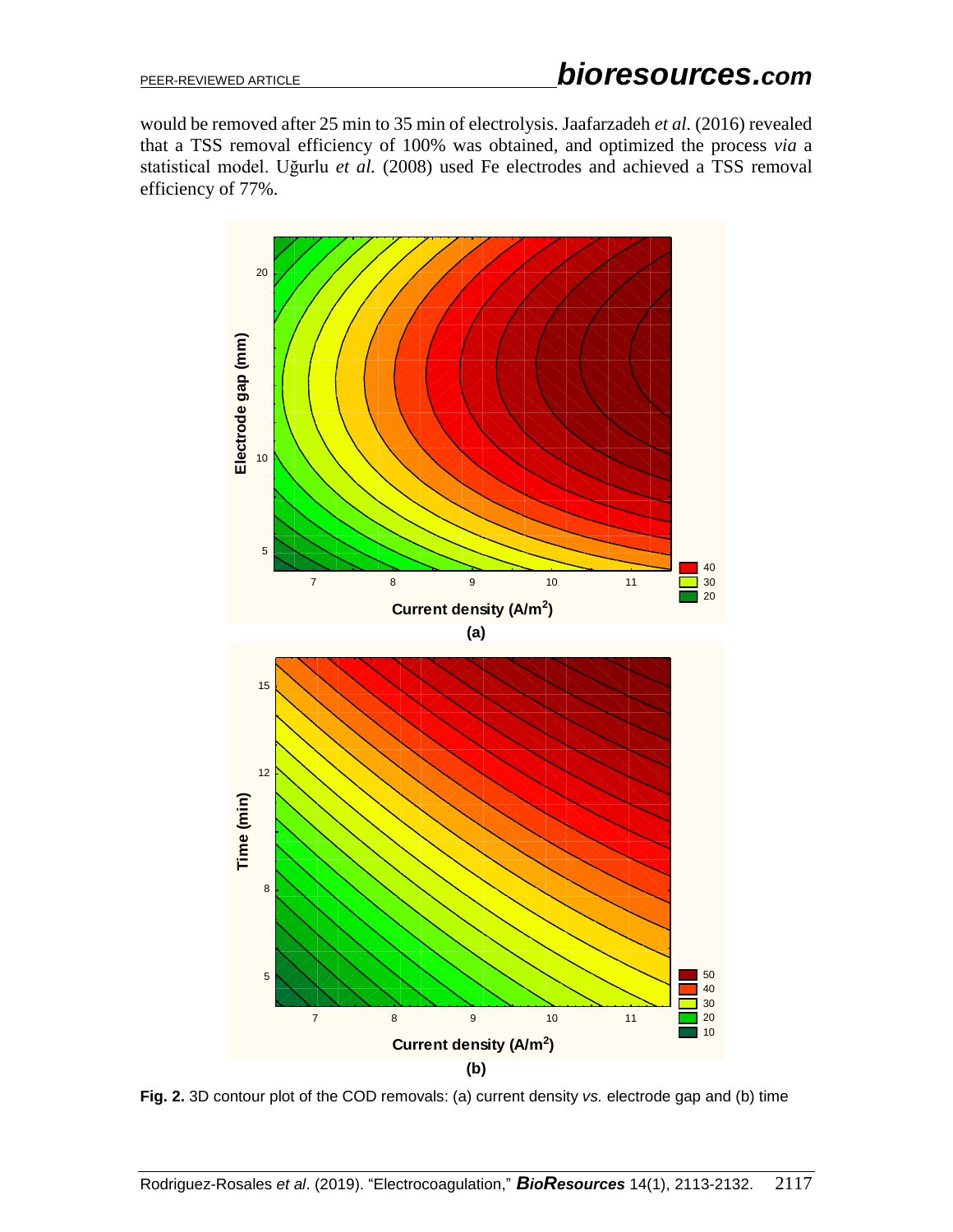For chloride removal using a 5-mm electrode gap (Fig. A3a), it was possible to reach 70.4% removal. The maximum chloride removal efficiency with a 10-mm electrode gap (Fig. A3b) was 66%, and a 20-mm electrode gap achieved a maximum removal efficiency of 65.21%.

The maximum sulfate removal efficiency was 66.7% for a 5-mm electrode gap (Fig. A4a), 52.6% for a 10-mm gap (Fig. A4b), and 52.2% for a 20-mm gap (Fig. A4b).

In Fig. A5, the COD removal was 45%, 61%, and 64% with the 5-mm, 10-mm, and 20-mm gaps, respectively. In this study, using an Al-Fe electrode configuration (initial  $\text{COD} = 444.2 \text{ mg/L}$  at 11 A/m<sup>2</sup>), better removals were achieved than those reported by Zodi *et al.* (2011) (initial COD = 285 mg/L at 100 A/m<sup>2</sup>). Camcioglu *et al.* (2017) used an Al electrode system, which showed an increase of 31.7% in the COD removal efficiencies. Jaafarzadeh *et al.* (2016) revealed that the highest and lowest COD removal rates were 60.1% and 38.0%, respectively. Khansorthong and Hunsom (2009) used electrocoagulation in the continuous mode with a current density of 20.7 A/m<sup>2</sup> for 45 min and obtained a removal efficiency of 91.2% for the COD and 89.8% for the TSS. Uğurlu *et al.* (2008) used Al electrodes with a current density of 77.13 mA and an electrolysis time of 2 min and obtained a COD removal efficiency of 75%.

The results indicated that an electrode gap of 10 mm to 20 mm (Fig. 2a) achieved the highest COD removal efficiencies. Furthermore, exceeding 20 mm decreased the removal efficiency. A gap less than 10 mm prevented the movement of the electrolyte in the system, which affected the removal efficiency (Mahesh *et al.* 2006). Figures 2a and 2b show that the highest COD removal levels were found with a current density greater than 10 A/m<sup>2</sup> , a run time greater than 15 min (Fig. 2b), and an electrode gap of 15 mm (Fig. 2a). This was because the current density affects the number of ions produced from the electrodes (Al-Shannag *et al.* 2012). However, with these times it was not possible to achieve a COD removal of 100%.

### **Statistical Analysis**

Table 2 shows the correlation of the physicochemical parameters studied. It was observed that the COD removal efficiency was related to most of the parameters. There was a high correlation between the COD removal efficiency and the TSS removal efficiency (91%), hardness decrease (61%), and sulfate removal efficiency (53%).

| Variable                                               | Conductivity | Chlorides | <b>Hardness</b><br>as CaCO <sub>3</sub> | Alkalinity | <b>Sulfates</b> | Turbidity | <b>TSS</b> | <b>COD</b> |
|--------------------------------------------------------|--------------|-----------|-----------------------------------------|------------|-----------------|-----------|------------|------------|
| Conductivity                                           | 1.00         | $0.23*$   | $0.72*$                                 | 0.15       | $0.56*$         | $0.24*$   | $0.77*$    | $0.84*$    |
| Chlorides                                              |              | 1.00      | $0.39*$                                 | $-0.02$    | $0.50*$         | $0.20*$   | $-0.03$    | 0.09       |
| Hardness as<br>CaCO <sub>3</sub>                       |              |           | 1.00                                    | 0.11       | $0.66*$         | 0.15      | $0.51*$    | $0.61*$    |
| Alkalinity                                             |              |           |                                         | 1.00       | $-0.02$         | $0.26*$   | $0.33*$    | $0.31*$    |
| <b>Sulfates</b>                                        |              |           |                                         |            | 1.00            | $0.30*$   | $0.41*$    | $0.53*$    |
| Turbidity                                              |              |           |                                         |            |                 | 1.00      | $0.20*$    | $0.26*$    |
| <b>TSS</b>                                             |              |           |                                         |            |                 |           | 1.00       | $0.91*$    |
| COD                                                    |              |           |                                         |            |                 |           |            | 1.00       |
| * Correlations are significant at $p < 0.05$ ; N = 119 |              |           |                                         |            |                 |           |            |            |

**Table 2.** Correlation of the Parameters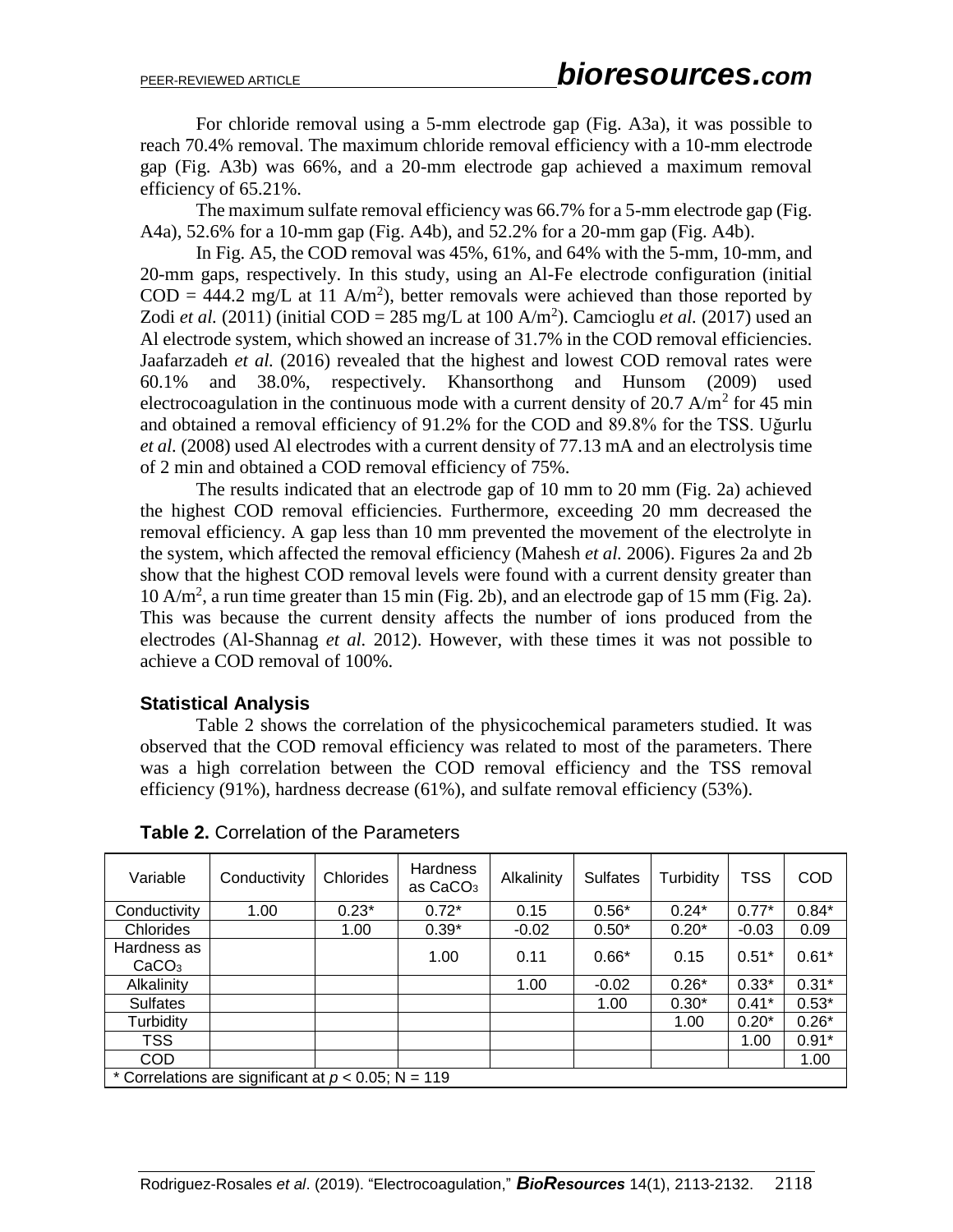### **Model Estimation**

The increase in the COD removal efficiency reflected a decrease in the other parameters. Therefore, COD is the appropriate variable to understand the behavior of the system. The model that explained the COD removal behavior in the *electrocoagulation*  systems had an adjusted coefficient of determination  $(R^2)$  of 0.92 (Table 3).

| Dependent       | Variable | <b>COD Removal</b> |
|-----------------|----------|--------------------|
| Multiple        | R        | 0.962809           |
| <b>Multiple</b> | $R^2$    | 0.927001           |
| Adjusted        | $R^2$    | 0.923091           |
| SS              | Model    | 14215.81           |
| df              | Model    | h                  |
| МS              | Model    | 2369.301           |
| SS              | Residual | 1119.453           |
| df              | Residual | 112                |
| МS              | Residual | 9.995112           |
|                 |          | 237.046            |
|                 |          |                    |

**Table 3.** Test of the SS Whole Model *vs.* SS Residual (COD Removal)

The univariate significance test (Table 4) showed that the current density, electrode gap distance, and time had a significant difference with a *p* less than 0.05. Therefore, they were important factors in the COD removal efficiency under these experimental conditions.

The model was validated, and it was observed that it did not violate any of the assumptions. The residuals behaved normally (Fig. A6); therefore, the interpretation and inferences of the model were reliable (Razali and Wah 2011). The plot of the dispersion of residuals against the predicted amount presented a cloud of points without a pattern (random behavior) (Fig. A7). The residues were not self-correlated, so they were independent (Table A1).

| <b>Examplemental Encourse hypothodic Booompoontony</b> |          |                       |          |          |          |
|--------------------------------------------------------|----------|-----------------------|----------|----------|----------|
| Effect                                                 | SS       | Degrees of<br>Freedom | МS       | F        | р        |
| Intercept                                              | 225.422  |                       | 225.422  | 22.5532  | 0.000006 |
| Current<br>Density                                     | 94.471   |                       | 94.471   | 9.4517   | 0.002650 |
| Current<br>Density <sup>2</sup>                        | 32.022   |                       | 32.022   | 3.2038   | 0.076172 |
| Electrode<br>Gap                                       | 1051.359 |                       | 1051.359 | 105.1873 | 0.000000 |
| Electrode<br>Gap <sup>2</sup>                          | 791.550  |                       | 791.550  | 79.1937  | 0.000000 |
| Time                                                   | 145.240  |                       | 145.240  | 14.5311  | 0.000226 |
| Time <sup>2</sup>                                      | 0.237    |                       | 0.237    | 0.0237   | 0.878020 |
| Error                                                  | 1119.453 | 112                   | 9.995    |          |          |

**Table 4.** Univariate Tests of Significance for the COD (Sigma-restricted Parameterization Effective Hypothesis Decomposition)

The behavior of the electrocoagulation process for COD removal *via* estimation of the model parameters is explained in Table 5.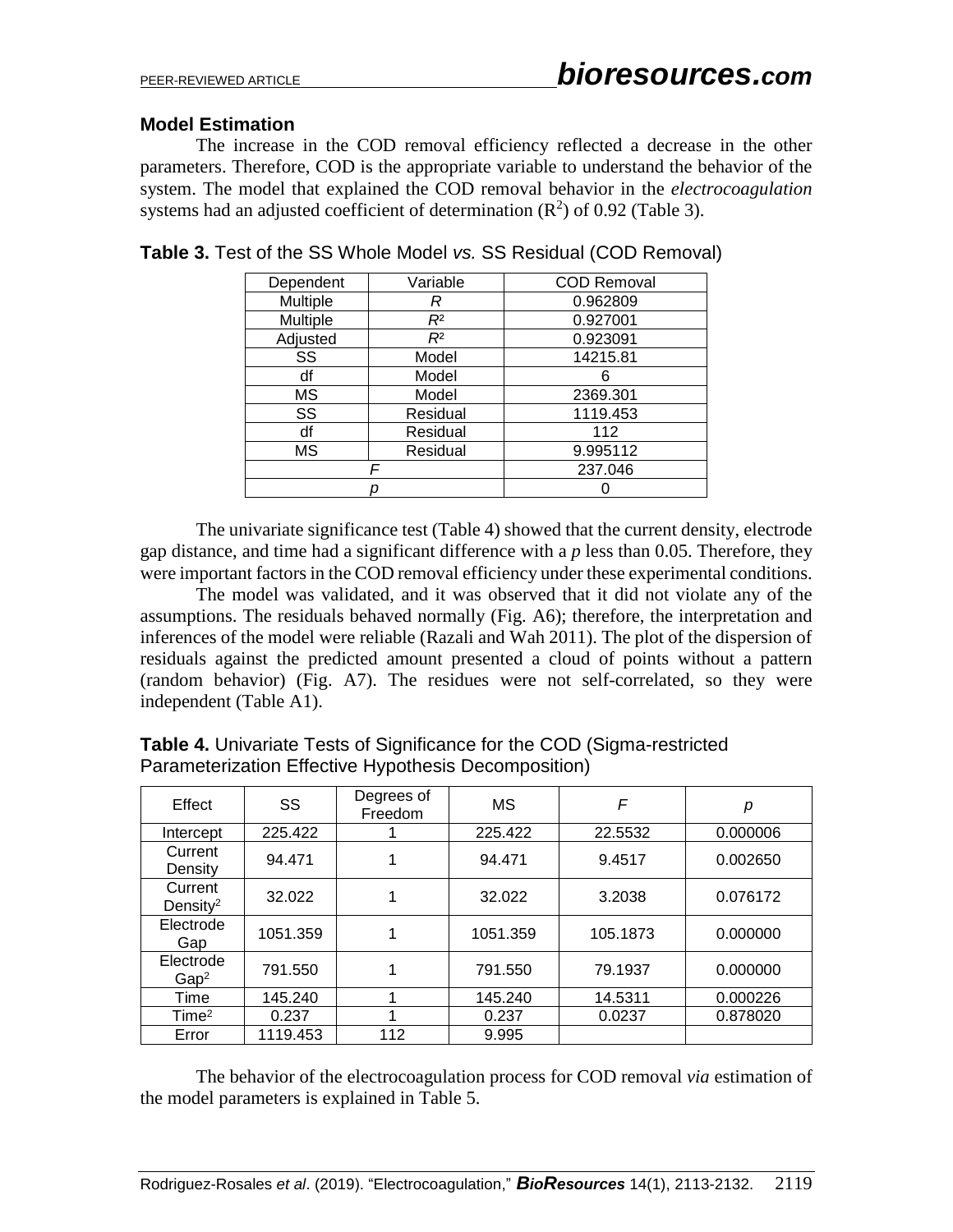| Effect                          | <b>COD</b> | COD       | <b>COD</b> | <b>COD</b> | $-95.00\%$ | +95.00%    |
|---------------------------------|------------|-----------|------------|------------|------------|------------|
|                                 | Param.     | Std. Err. |            |            | Cnf. Lmt.  | Cnf. Lmt.  |
| Intercept                       | $-67.4511$ | 14.20314  | $-4.74903$ | 0.000006   | $-95.5928$ | $-39.3094$ |
| Current<br>Density              | 9.6361     | 3.13434   | 3.07437    | 0.002650   | 3.4258     | 15.8464    |
| Current<br>Density <sup>2</sup> | $-0.3107$  | 0.17358   | $-1.78990$ | 0.076172   | $-0.6546$  | 0.0332     |
| Electrode<br>Gap                | 3.3236     | 0.32406   | 10.25609   | 0.000000   | 2.6815     | 3.9657     |
| Electrode<br>Gap <sup>2</sup>   | $-0.1111$  | 0.01248   | $-8.89908$ | 0.000000   | $-0.1358$  | $-0.0863$  |
| Time                            | 2.1216     | 0.55657   | 3.81197    | 0.000226   | 1.0189     | 3.2244     |

The equation that explains the COD removal behavior of the system is shown as Eq. 6,

$$
COD \, removal = -67.4511 + 9.6361CD - 0.3107CD^{2} + 3.3236EG
$$

$$
-0.1111EG^{2} + 2.1216T + 0.0042T^{2}
$$
(6)

where CD is the current density  $(A/m^2)$ , EG is the electrode gap (mm), and T is the time (min).

Using Eq. 6, it was possible to estimate the optimum time to remove 100% of the COD (Fig. 2) at an optimum electrode gap of 15 mm. The optimum time was similar when using 10-mm and 20-mm electrode gaps. The optimum time values for a 15-mm electrode gap and different current densities were 32.8 min to 39.5 min (Fig. 3). These times were lower than those reported by Sharma *et al.* (2014) (120 min at 15 A/m<sup>2</sup>) and Asaithambi (2016) (120 min). Perng and Wang (2016) reported lower times (16 min), but the density



**Fig. 1.** Optimum time in relation to the current density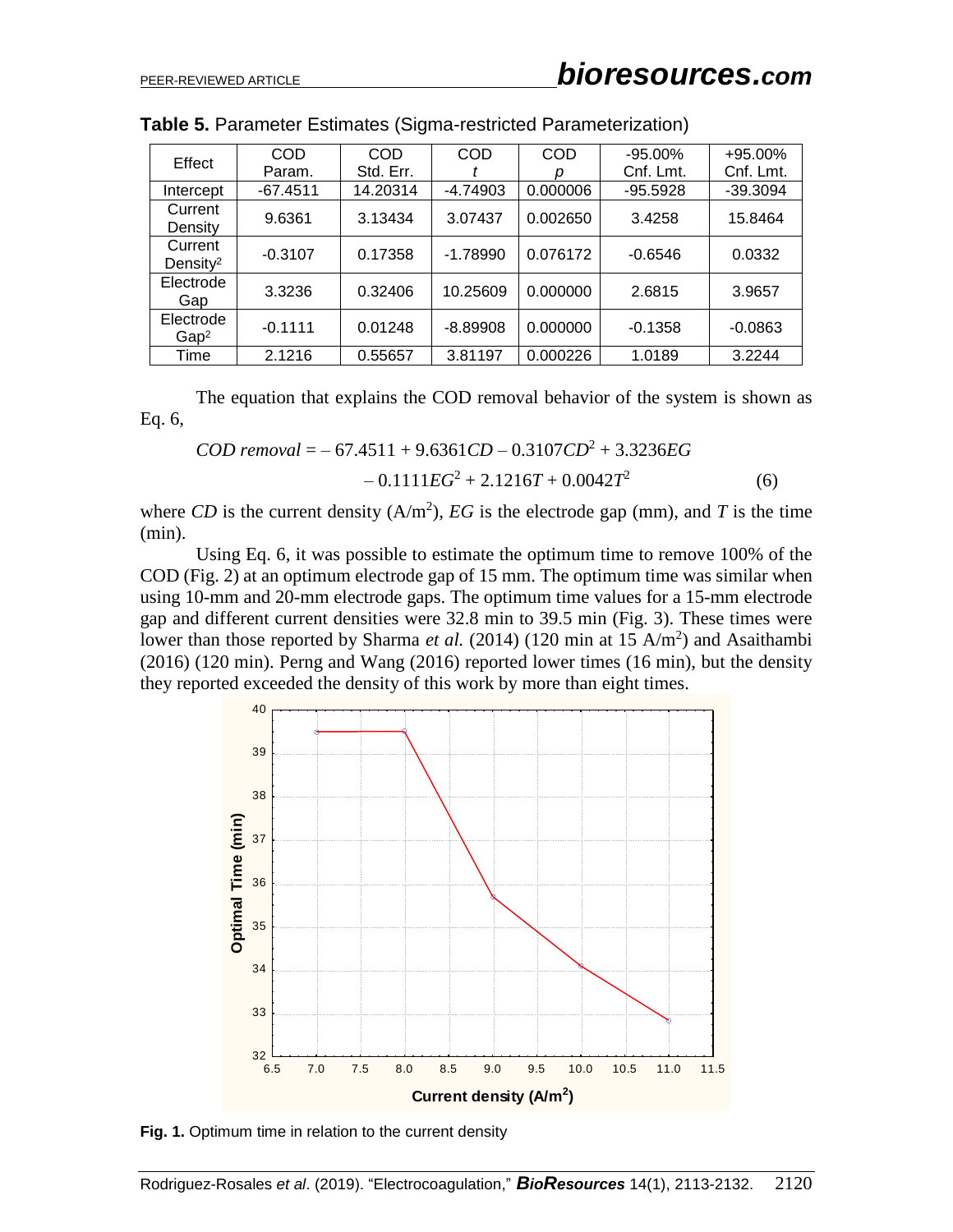## **CONCLUSIONS**

- 1. The prototype electrocoagulation system demonstrated a significant level of efficacy. The model generated made it possible to estimate the optimum time to remove 100% of the COD. Furthermore, there was a high correlation between the COD removal efficiency and the TSS removal efficiency (91%).
- 2. The optimum operating conditions were a current density of 7 A/m<sup>2</sup> to 11 A/m<sup>2</sup> and a 15-mm electrode gap.
- 3. After using electrocoagulation in the treatment of wastewater, these can be used in boilers once they go through a softening process, making it necessary to perform analyzes that demonstrate that they can be reused by reducing the hardness completely.

## **ACKNOWLEDGMENTS**

The support of the National Council for Science and Technology (CONACYT) and Bio-PAPPEL S.A.B. de C.V. Industry was greatly appreciated during the course of this project. The authors gratefully acknowledge TecNM/ITDurango for providing the necessary facilities to perform the present work.

## **REFERENCES CITED**

- Adams, V. D. (2017). *Water and Wastewater Examination Manual*, Routledge, New York, NY.
- Al-Shannag, M., Lafi, W., Bani-Melhem, K., Gharagheer, F., and Dhaimat, O. (2012). "Reduction of COD and TSS from paper industries wastewater using electrocoagulation and chemical coagulation," *Sep. Sci. Technol.* 47(5), 700-708. DOI: 10.1080/01496395.2011.634474
- Apha, A. (2005). *Standard Methods for the Examination of Water and Wastewater,* American Public Health Association (APHA), Washington, DC, USA.
- Asaithambi, P. (2016). "Studies on various operating parameters for the removal of COD from pulp and paper industry using electrocoagulation process," *Desalin. Water Treat.* 57(25), 11746-11755. DOI: 10.1080/19443994.2015.1046149
- Bajpai, P. (2017). "The pulp and paper industry," *Pulp and Paper Industry*, 9-29. DOI: 10.1016/B978-0-12-811099-7.00002-2
- Behrooz, R., Abadi, H. H., and Mohebby, B. (2011). "Turbidity and BOD removal of a paper recycling mill effluent by electro-coagulation technique," *Desalin. Water Treat*. 28(1-3), 65-68. DOI: 10.5004/dwt.2011.2202
- Brillas, E., and Martínez-Huitle, C. A. (2015). "Decontamination of wastewaters containing synthetic organic dyes by electrochemical methods. An updated review," *Appl. Catal., B.* 166, 603-643. DOI: 10.1016/j.apcatb.2014.11.016
- Buchanan, I. D. (2017). "Pulp and paper mill effluent management," *Water Environ. Res.* 89(10), 1417-1423. DOI: 10.2175/106143017X15023776270494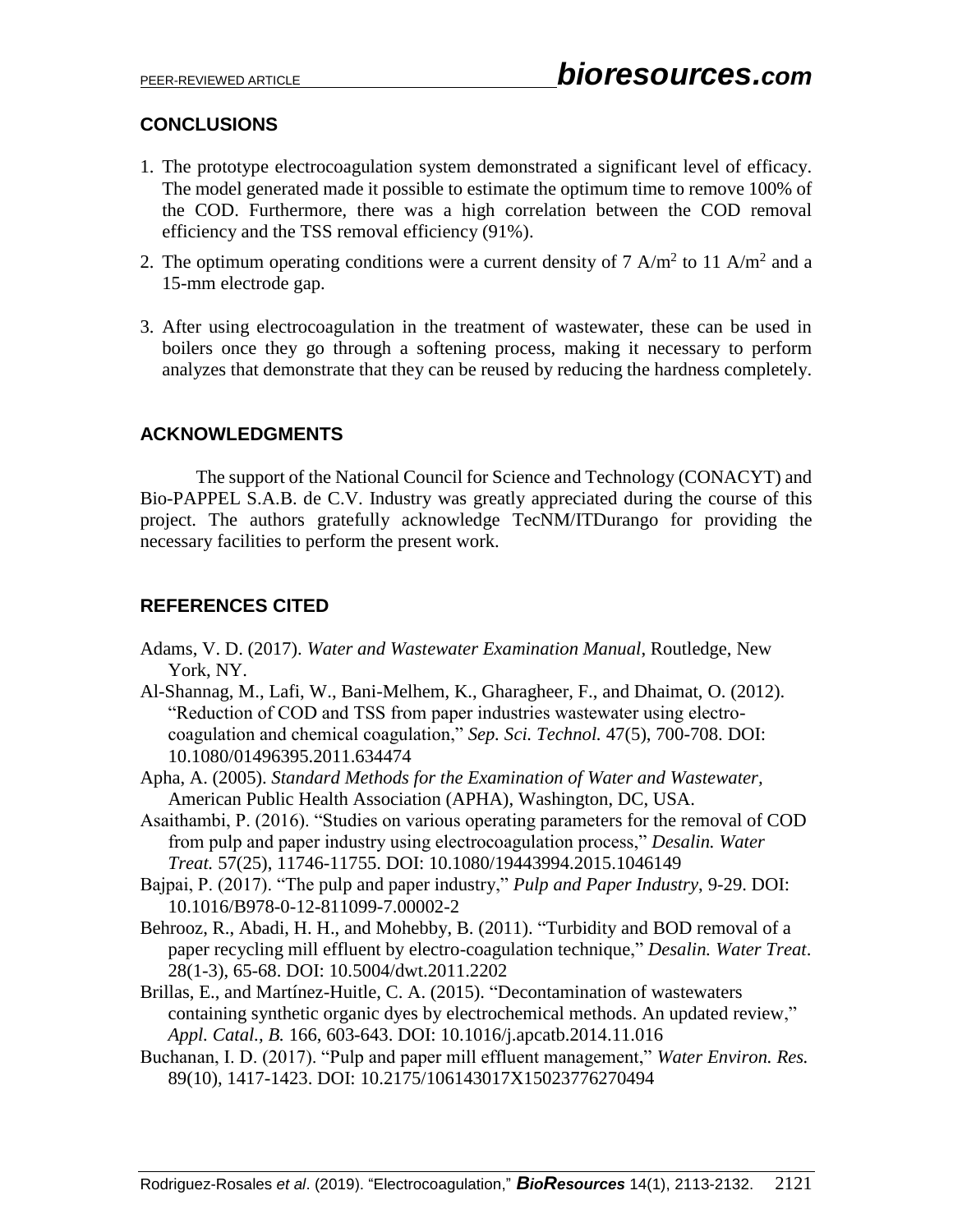- Camcioglu, S., Ozyurt, B., and Hapoglu, H. (2017). "Effect of process control on optimization of pulp and paper mill wastewater treatment by electrocoagulation," *Process Saf. Environ.* 111, 300-319. DOI: 10.1016/j.psep.2017.07.014
- Chen, T., Li, Y., Lei, L., Hong, M., Sun, Q., and Hou, Y. (2017). "Influence of residual black liquor in pulp on wastewater pollution after bleaching process," *BioResources* 12(1), 2031-2039. DOI: 10.15376/biores.12.1.2031-2039
- Daneshvar, N., Ashassi-Sorkhabi, H., and Tizpar, A. (2003). "Decolorization of orange II by electrocoagulation method," *Sep. Purif. Technol.* 31(2), 153-162. DOI: 10.1016/S1383-5866(02)00178-8
- Fu, F., and Wang, Q. (2011). "Removal of heavy metal ions from wastewaters: A review," *J. Environ. Manage.* 92(3), 407-418. DOI: 10.1016/j.jenvman.2010.11.011
- Garcia-Segura, S., Eiband, M. M. S., de Melo, J. V., and Martínez-Huitle, C. A. (2017). "Electrocoagulation and advanced electrocoagulation processes: A general review about the fundamentals, emerging applications and its association with other technologies," *J. Electroanal. Chem.* 801, 267-299. DOI: 10.1016/j.jelechem.2017.07.047
- Ghanbari, F., Moradi, M., Eslami, A., and Emamjomeh, M. M. (2014a). "Electrocoagulation/flotation of textile wastewater with simultaneous application of aluminum and iron as anode," *Environmental Processes*, 1(4), 447-457. DOI: 10.1007/s40710-014-0029-3
- Ghanbari, F., Moradi, M., Mohseni-Bandpei, A., Gohari, F., Abkenar, T. M., and Aghayani, E. (2014b). "Simultaneous application of iron and aluminum anodes for nitrate removal: a comprehensive parametric study," *Int. J. Environ. Sci. Technol.* 11(6), 1653-1660. DOI:
- Groterud, O., and Smoczyński, L. (1986). "Removal of phosphorus and residual aluminum by recirculating electrolysis of wastewater," *Vatten* 42(4), 293-296.
- Hart, W. E., Laird, C. D., Watson, J. P., Woodruff, D. L., Hackebeil, G. A., Nicholson, B. L., and Siirola, J. D. (2012). *Pyomo-optimization Modeling in Python*, (Vol. 67, p. 238). Berlin: Springer.
- Izadi, A., Hosseini, M., Darzi, G. N., Bidhendi, G. N., and Shariati, F. P. (2018). "Treatment of paper-recycling wastewater by electrocoagulation using aluminum and iron electrodes," *J. Environ. Health Sci. Eng*. 16(2), 257-264. DOI: 10.1007/s40201- 018-0314-6
- Jaafarzadeh, N., Omidinasab, M., and Ghanbari, F. (2016). "Combined electrocoagulation and UV-based sulfate radical oxidation processes for treatment of pulp and paper wastewater," *Process Saf. Environ.* 102, 462-472. DOI: 10.1016/j.psep.2016.04.019
- Kamali, M., and Khodaparast, Z. (2015). "Review on recent developments on pulp and paper mill wastewater treatment," *Ecotox. Environ. Safe.* 114, 326-342. DOI: 10.1016/j.ecoenv.2014.05.005
- Katal, R., and Pahlavanzadeh, H. (2011). "Influence of different combinations of aluminum and iron electrode on electrocoagulation efficiency: Application to the treatment of paper mill wastewater," *Desalination* 265(1-3), 199-205. DOI: 10.1016/j.desal.2010.07.052
- Khansorthong, S., and Hunsom, M. (2009). "Remediation of wastewater from pulp and paper mill industry by the electrochemical technique," *Chem. Eng. J.* 151(1-3), 228- 234. DOI: 10.1016/j.cej.2009.02.038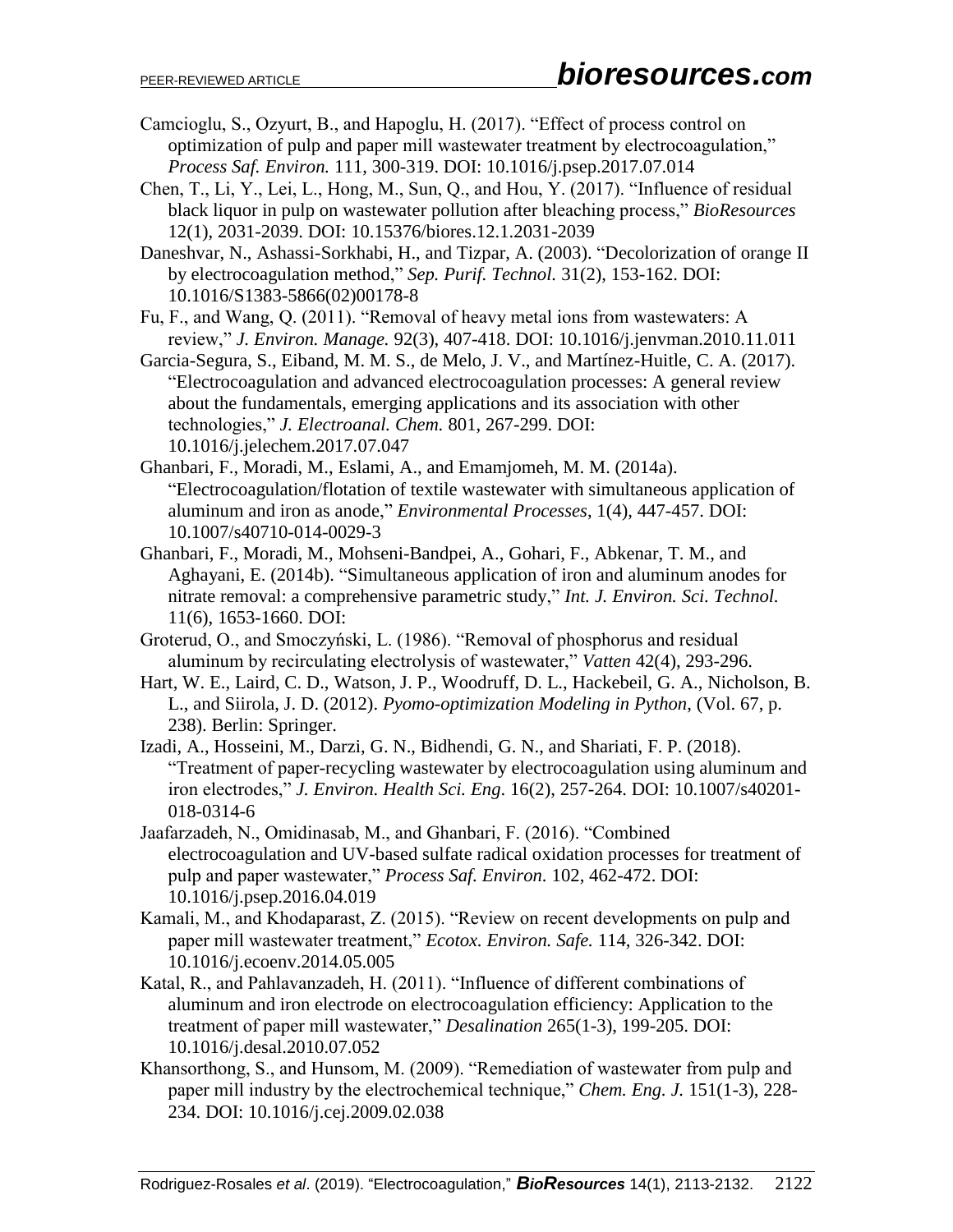- Kobya, M., Bayramoglu, M., and Eyvaz, M. (2007). "Techno-economical evaluation of electrocoagulation for the textile wastewater using different electrode connections," *J Hazard Mater.* 148(1-2), 311-318. DOI: 10.1016/j.jhazmat.2007.02.036
- Latorre, A., Rigol, A., Lacorte, S., and Barceló, D. (2005). "Organic compounds in paper mill wastewaters," in: *Water Pollution*, Springer, Berlin, Heidelberg, pp. 25-51. DOI: 10.1007/b98606
- Lewis, R., Nothrop, S., Chow, C. W. K., Everson, A., and van Leeuwen, J. A. (2013). "Color formation from pre and post-coagulation treatment of *Pinus radiata* sulfite pulp mill wastewater using nutrient limited aerated stabilisation basins," *Sep. Purif. Technol.* 114, 1-10. DOI: 10.1016/j.seppur.2013.04.022
- Mahesh, S., Prasad, B., Mall, I. D., and Mishra, I. M. (2006). "Electrochemical degradation of pulp and paper mill wastewater. Part 1. COD and color removal," *Ind. Eng. Chem. Res.* 45(8), 2830-2839. DOI: 10.1021/ie0514096
- Modirshahla, N., Behnajady, M. A., and Kooshaiian, S. (2007). "Investigation of the effect of different electrode connections on the removal efficiency of tartrazine from aqueous solutions by electrocoagulation," *Dyes Pigm.* 74(2), 249-257. DOI: 10.1016/j.dyepig.2006.02.006
- Ordaz-Díaz, L. A., Valle-Cervantes, S., Rodríguez-Rosales, J., Bailón-Salas, A. M., Madrid-Del Palacio, M., Torres-Fraga, K., and De la Peña-Arellano, L. A. (2017). "Zeta potential as a tool to evaluate the optimum performance of a coagulationflocculation process for wastewater internal treatment for recirculation in the pulp and paper process," *BioResources* 12(3), 5953-5969. DOI: 10.15376/biores.12.3.5953- 5969
- Perng, Y.-S., and Wang, E. I.-C. (2016). "Treatment of pulp mill D-stage bleaching effluent using a pilot-scale electrocoagulation system," *Water Environ. Res.* 88(3), 257-263. DOI: 10.2175/106143013X13807328848937
- Pivnenko, K., Eriksson, E., and Astrup, T. F. (2015). "Waste paper for recycling: Overview and identification of potentially critical substances," *Waste manage.* 45, 134-142. DOI: 10.1016/j.wasman.2015.02.028
- Pouet, M. F., Persin, F., and Rumeau, M. (1991). "Electrocoagulation-flotation as pretreatment in tangential microfiltration in water treatment," *Recents Progres en Genie des Procedes* 5(12), 195-200.
- Razali, N. M., and Wah, Y. B. (2011). "Power comparisons of Shapiro-Wilk, Kolmogorov-Smirnov, Lilliefors and Anderson-Darling tests," *Journal of Statistical Modeling and Analytics* 2(1), 21-33.
- Rice, E. W., Baird, R. B., Eaton, A. D., and Clesceri, L. S. (2012). *Standard Methods: For the Examination Water and Wastewater*, 22nd Edn., American Public Health Association, New York.
- Sharma, R., Kumar, S., and Sharma, C. (2014). "Influence of operational parameters on electrocoagulation process in pulp and paper mill effluent treatment," *Environ. Eng. Manag. J.* 13(2), 289-296. DOI: 10.30638/eemj.2014.033
- Soloman, P. A., Basha, C. A., Velan, M., Balasubramanian, N., and Marimuthu, P. (2009). "Augmentation of biodegradability of pulp and paper industry wastewater by electrochemical pre-treatment and optimization by RSM," *Sep. Purif. Technol.* 69(1), 109-117. DOI: 10.1016/j.seppur.2009.07.002
- Uğurlu, M., Gürses, A., Doğar, Ç., and Yalçın, M. (2008). "The removal of lignin and phenol from paper mill effluents by electrocoagulation," *J. Environ. Manage.* 87(3), 420-428. DOI: 10.1016/j.jenvman.2007.01.007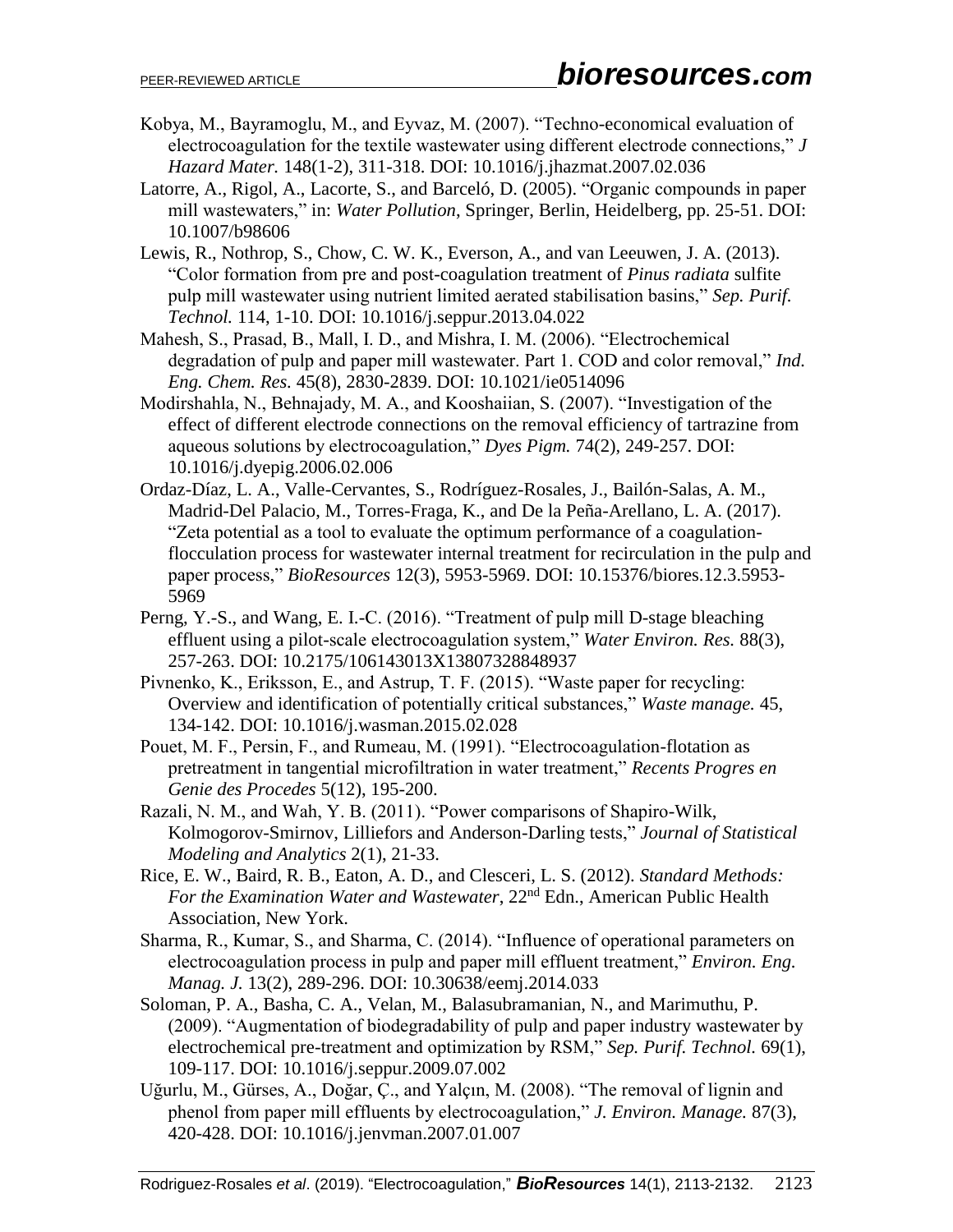- Young, R. A., and Akhtar, M. (Eds.). (1998). *Environmentally Friendly Technologies for the Pulp and Paper Industry*, John Wiley and Sons.
- Zodi, S., Louvet, J.-N., Michon, C., Potier, O., Pons, M.-N., Lapicque, F., and Leclerc, J.- P. (2011). "Electrocoagulation as a tertiary treatment for paper mill wastewater: Removal of non-biodegradable organic pollution and arsenic," *Sep. Purif. Technol.* 81(1), 62-68. DOI: 10.1016/j.seppur.2011.07.002
- Zodi, S., Potier, O., Lapicque, F., and Leclerc, J. P. (2009). "Treatment of the textile wastewaters by electrocoagulation: Effect of operating parameters on the sludge settling characteristics," *Sep. Purif. Technol.* 69(1), 29-36. DOI: 10.1016/j.seppur.2009.06.028

Article submitted: October 25, 2018; Peer review completed: January 1, 2019; Revised version received: January 18, 2019; Accepted: January 19, 2019; Published: January 28, 2019.

DOI: 10.15376/biores.14.1.2113-2132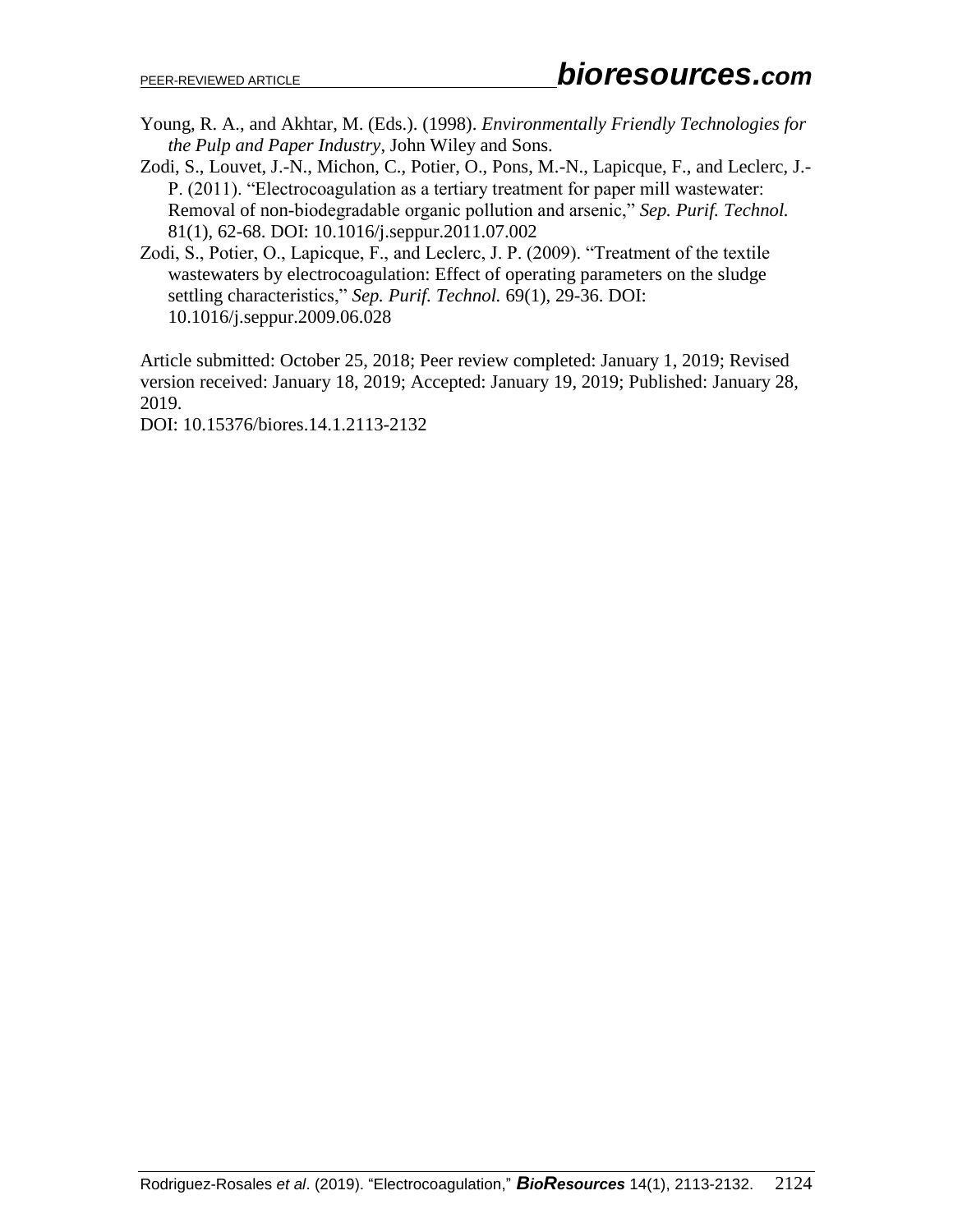### **APPENDIX**

The Appendix containing 8 pages with 7 figures and 1 table.

### **Parameters removal**

Figure A1a shows that with a separation of 5 mm it was possible to remove 84.2 to 92.7% of the turbidity. When the separation was 10 mm, the maximum turbidity removal was 76.5 to 89.5% (Figure A1b). The maximum turbidity removal with a separation of 20 mm was 66.7 to 91.8% (Figure A1c).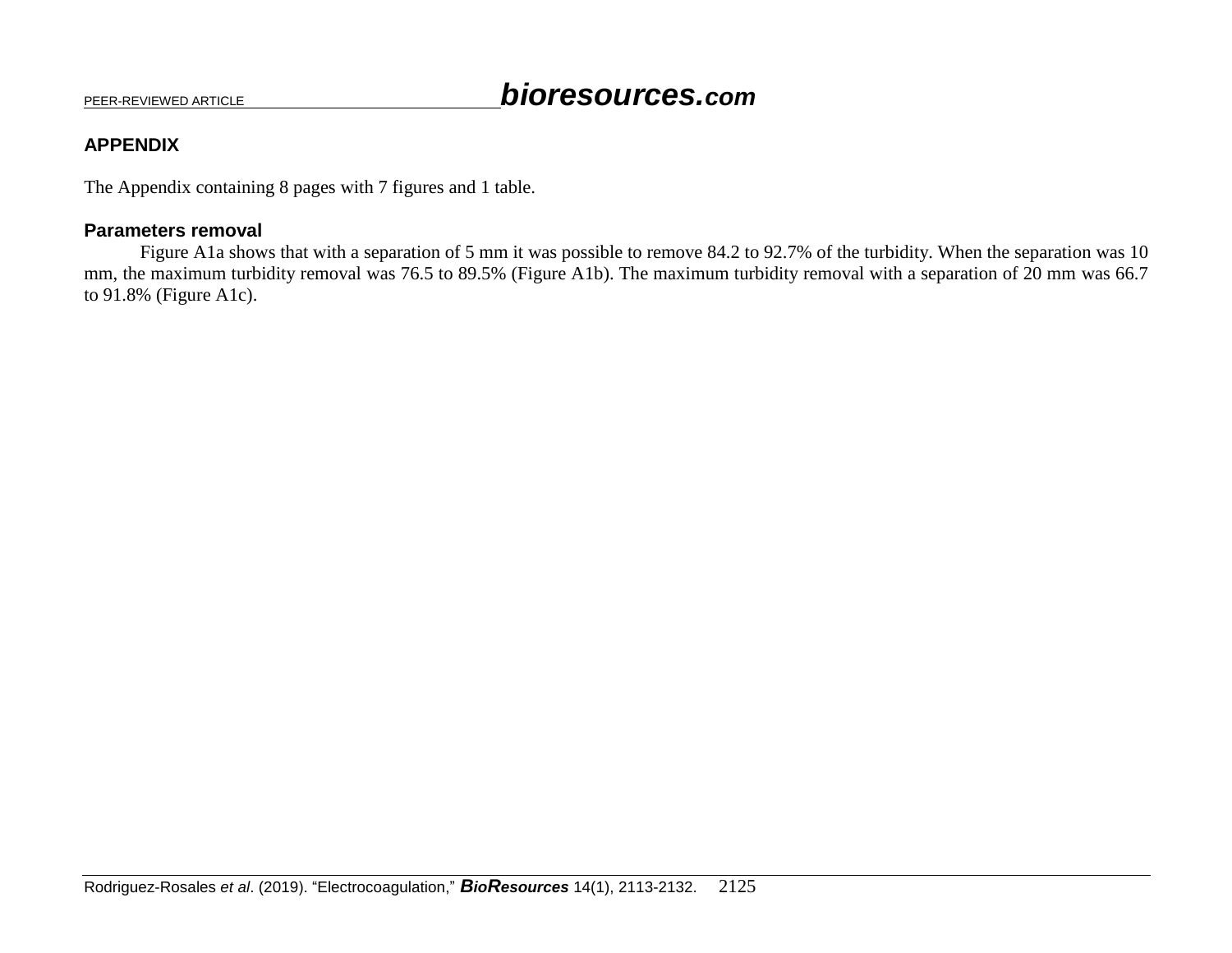

**Fig. A1.** Turbidity removal respect to time at a) 5 mm b) 10 mm and c) 20 mm of electrode gap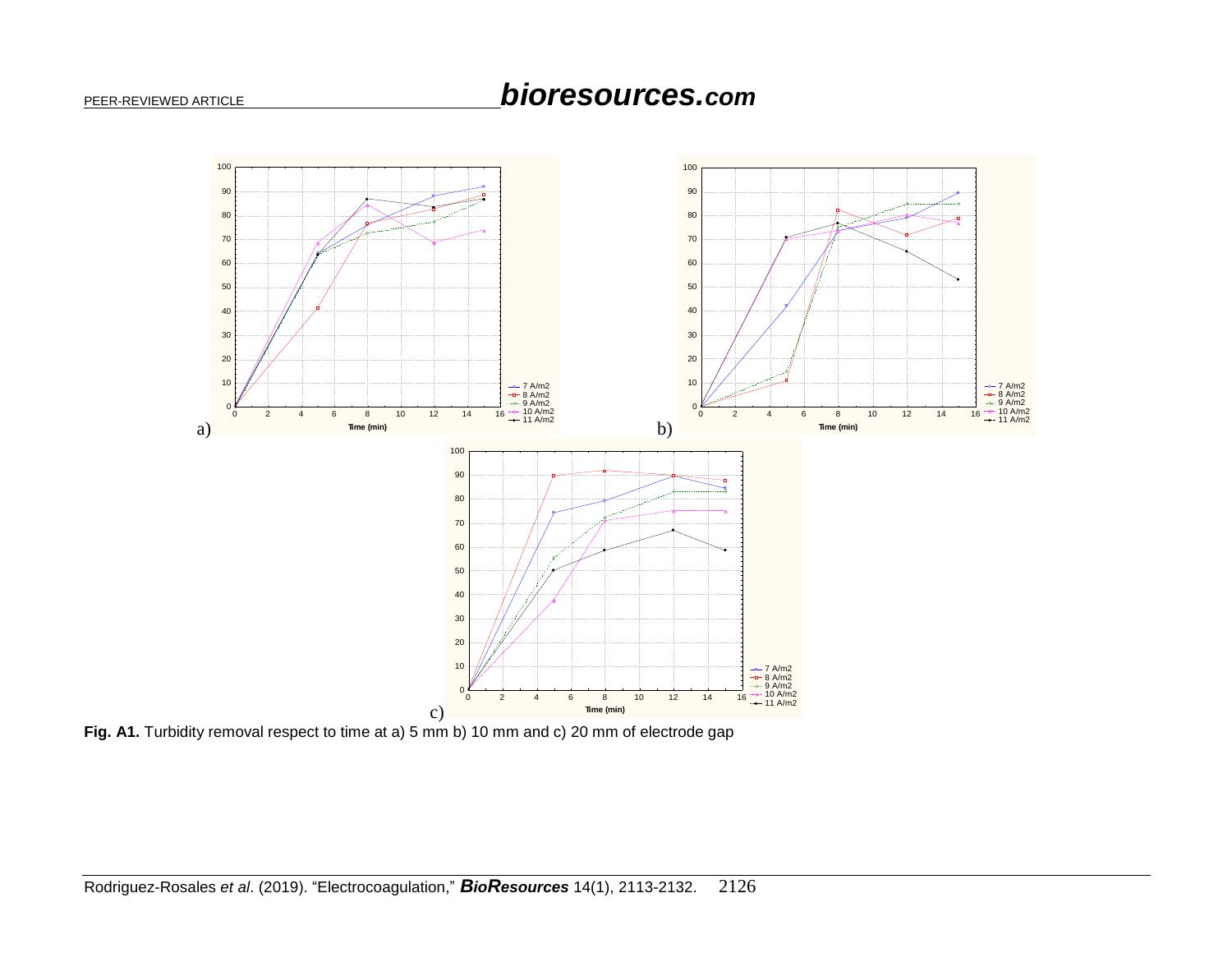In the removal of the TSS, a linear behavior was observed that has a positive linear relationship with respect to time. With the electrode gap of 5, 10, and 20 mm the maximum removals were reached on a range of 42.8 to 66.7, 53.3 to 91.3, and 67.8 to 89.3, respectively.



**Fig. A2.** Decreasing of TSS respect to time at a) 5 mm b) 10 mm and c) 20 mm of electrode gap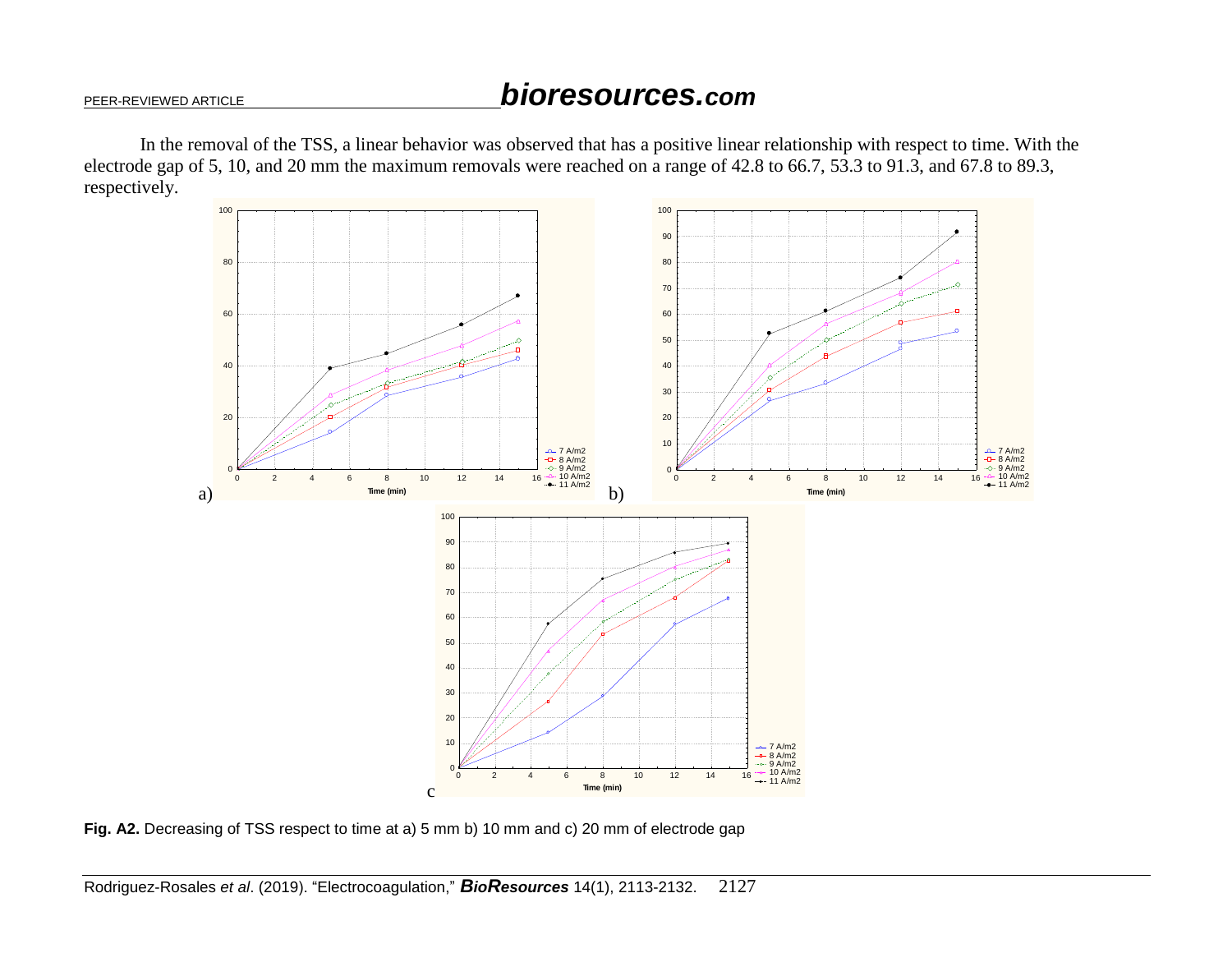For the removal of chlorides using a 5 mm electrode gap (Fig. A3a) it was possible to reach 53.1 to 70.4%. The maximum chlorides removal range with a 10 mm electrode gap (Fig. A3b) was 40 to 66%. And for the electrode gap of 20 was 27.0 to 65.2%.



**Fig. A3.** Chlorides removal respect to time at a) 5 mm b) 10 mm and c) 20 mm of electrode gap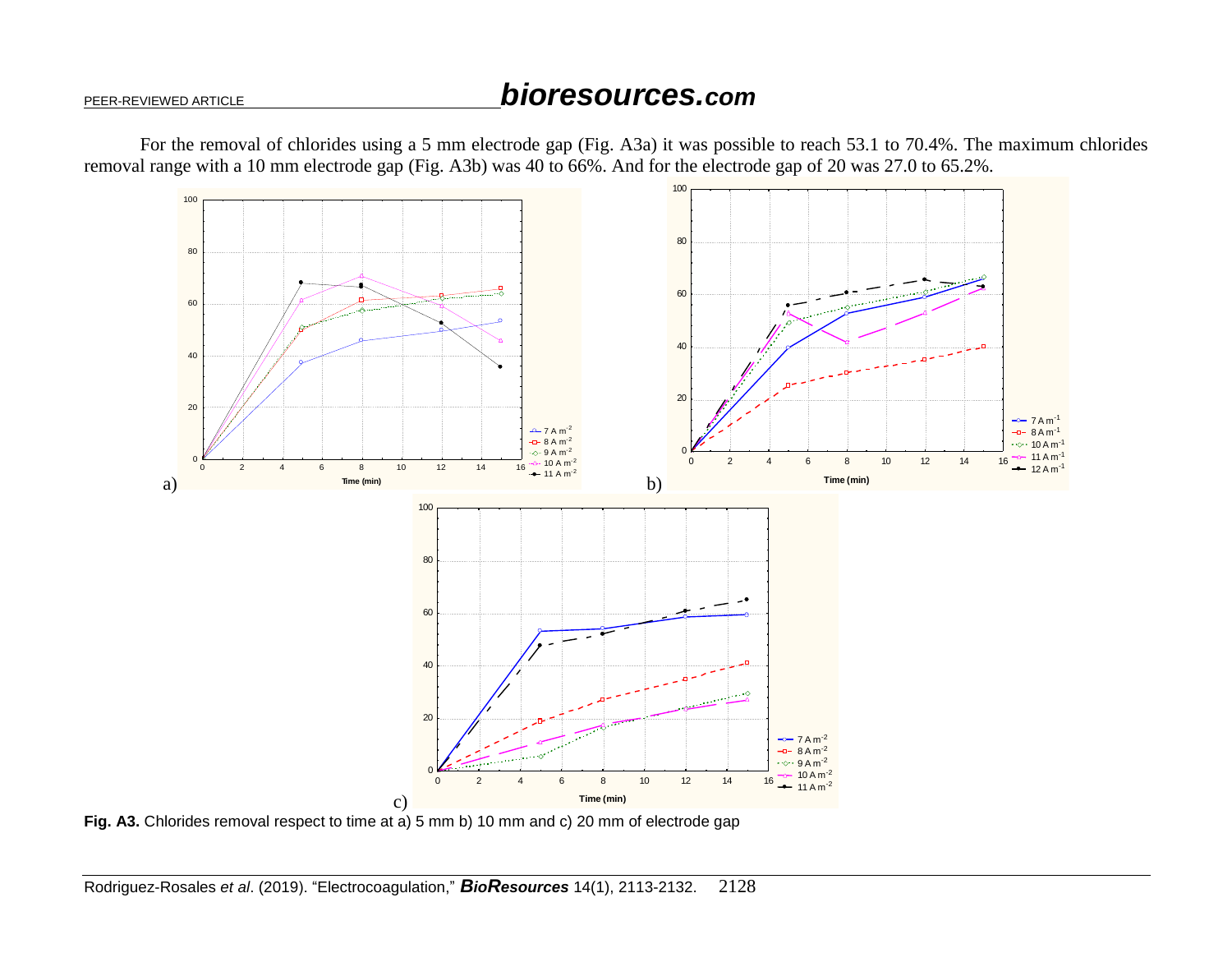Sulfate removal was 42.9 to 66.7% for a 5 mm electrode gap (Fig. A4a), 46.6 to 52.6% for 10 mm (Fig. A4b) and 27.3 to 52.2% for 20 mm (Fig. A4b).



**Fig. A4.** Sulfates removal respect to time at a) 5 mm b) 10 mm and c) 20 mm of electrode gap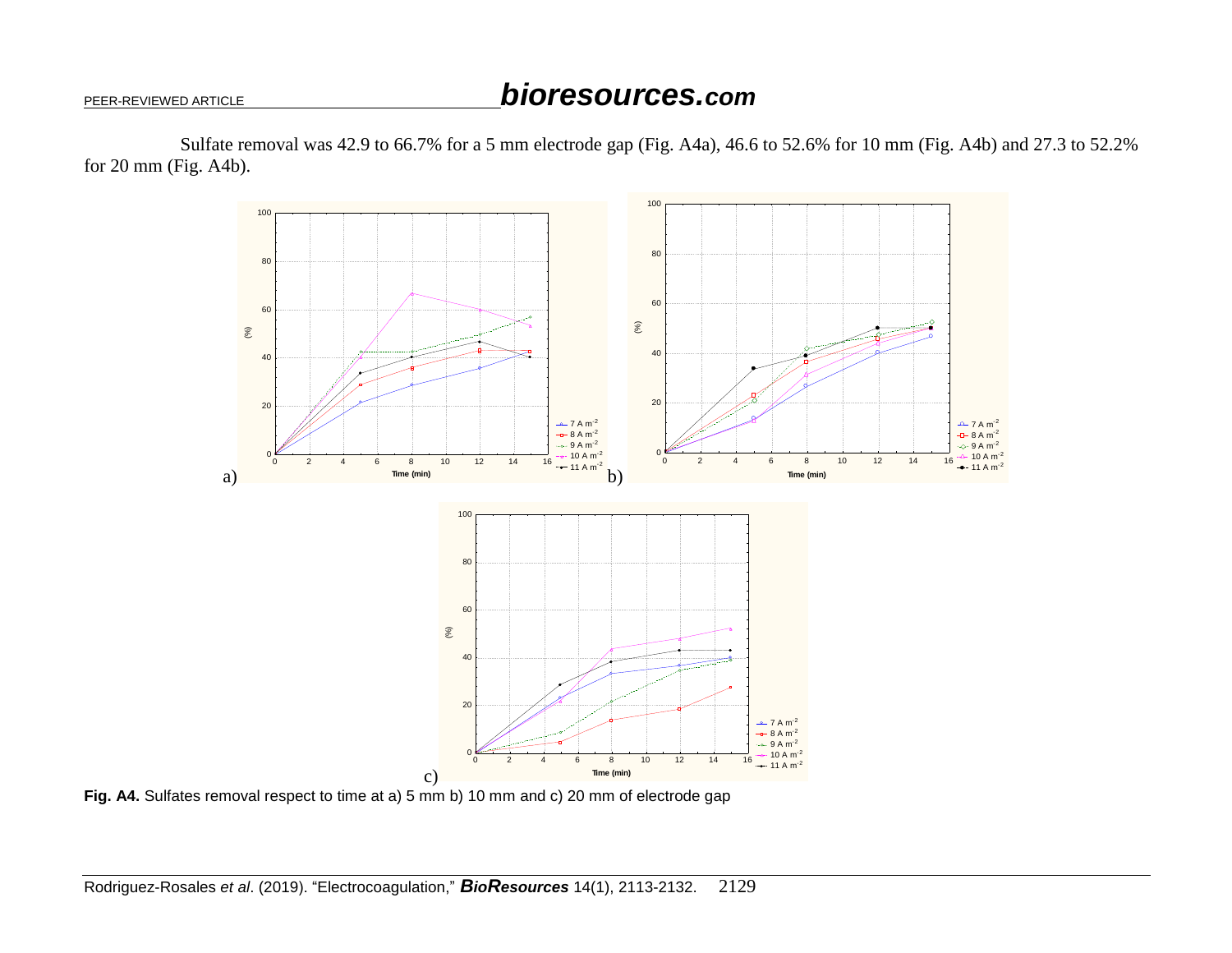

In the Fig. A5, the COD removal was observed at 5, 10 and 20 mm, reaching 36.5 to 45.4, 41.5 to 61 and 34.1 to 64%, respectively.

**Fig. A5.** COD removal efficiency with respect to time at a) 5 mm b) 10 mm and c) 20 mm of electrode gap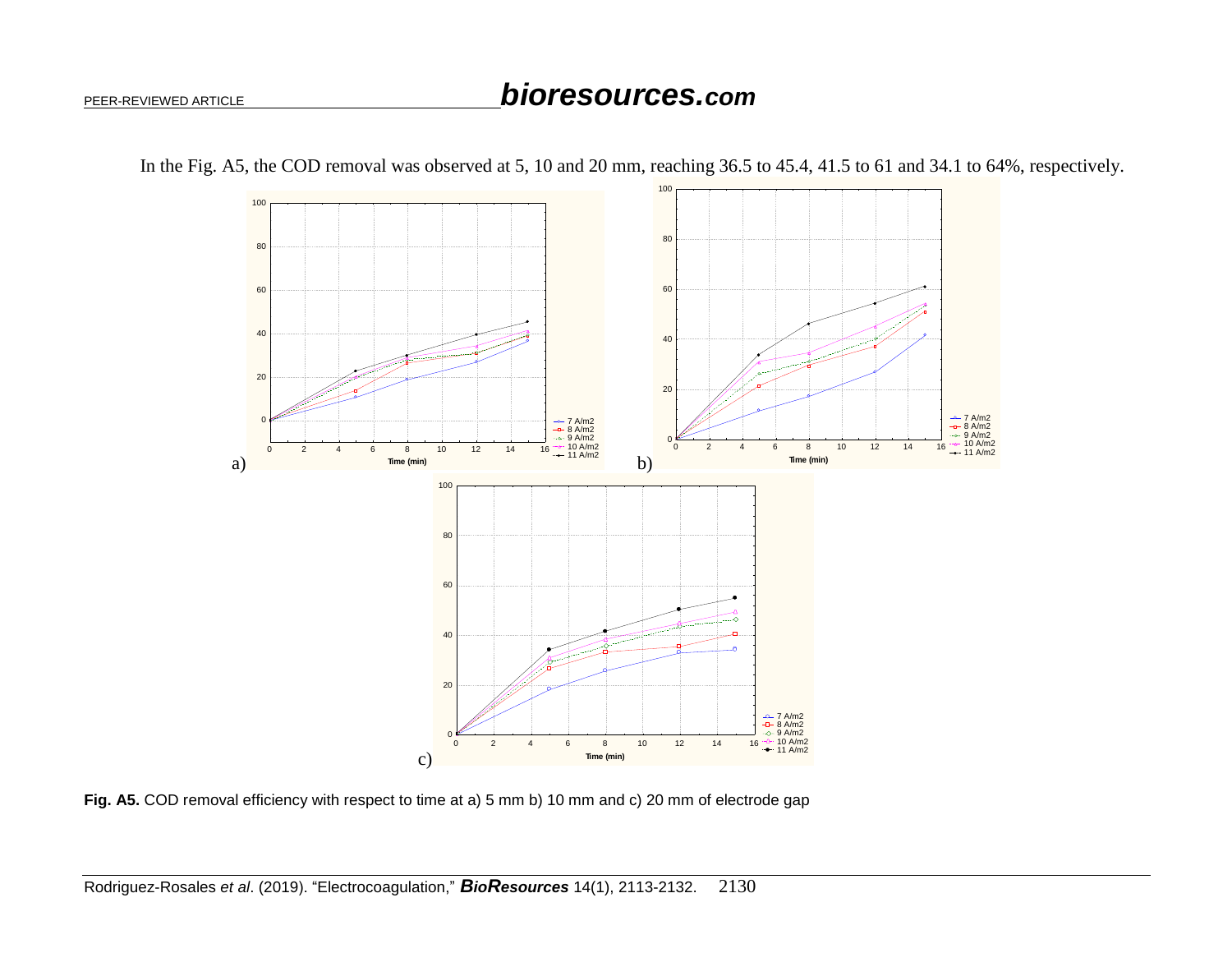



**Fig. A6**. Kolmogorov-Smirnov test, normality of residuals with a level of significance of 0.05